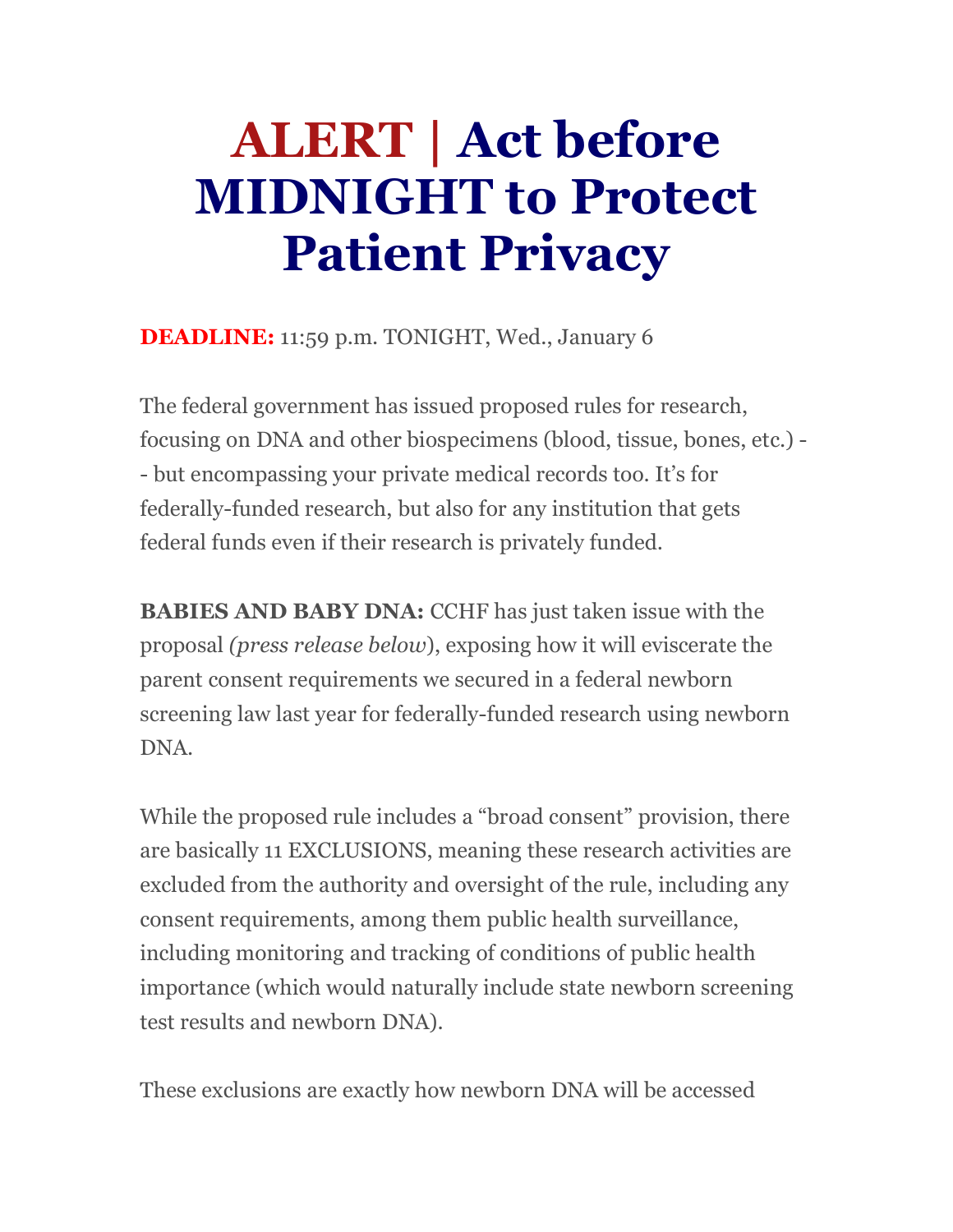without parent consent. There's also an exclusion for test development, which can include state or institutional use of newborn DNA for analysis to develop new state newborn screening tests by comparing the DNA of children with a condition to the DNA of children without a condition — in this case, without parent consent.

### **COMMENT TODAY AT:** REGULATIONS.GOV

**SEARCH FOR**: "Federal Policy for the Protection of Human Subjects (HHS–OPHS–2015–0008)

## **SAMPLE COMMENT** - see below

**EVERYONE'S DATA & DNA:** The federal proposal includes a requirement to provide ALL PATIENTS with a "broad consent" form if you want to use them for research (NOTE: only for all nonexcluded, non-waivered research). If you sign it, you'd give a vast array of outsiders access to your current and future identifiable medical records, DNA and other biospecimens (blood, urine, organs, tissues, hair, nails, urine, sputum, etc) for 10 years without the researcher coming back to remind you or to tell you how your identifiable information is being used, analyzed, shared, linked, or assessed. Outsiders would ALSO, as above, have access to YOUR data, DNA, and other biospecimens through exclusions and waivers, where there's no consent.

The proposed rule expects you to take only 5-10 min to complete the "broad consent" process — I guess they expect fast readers and no questions — perhaps while you're in pain or afraid or under duress of